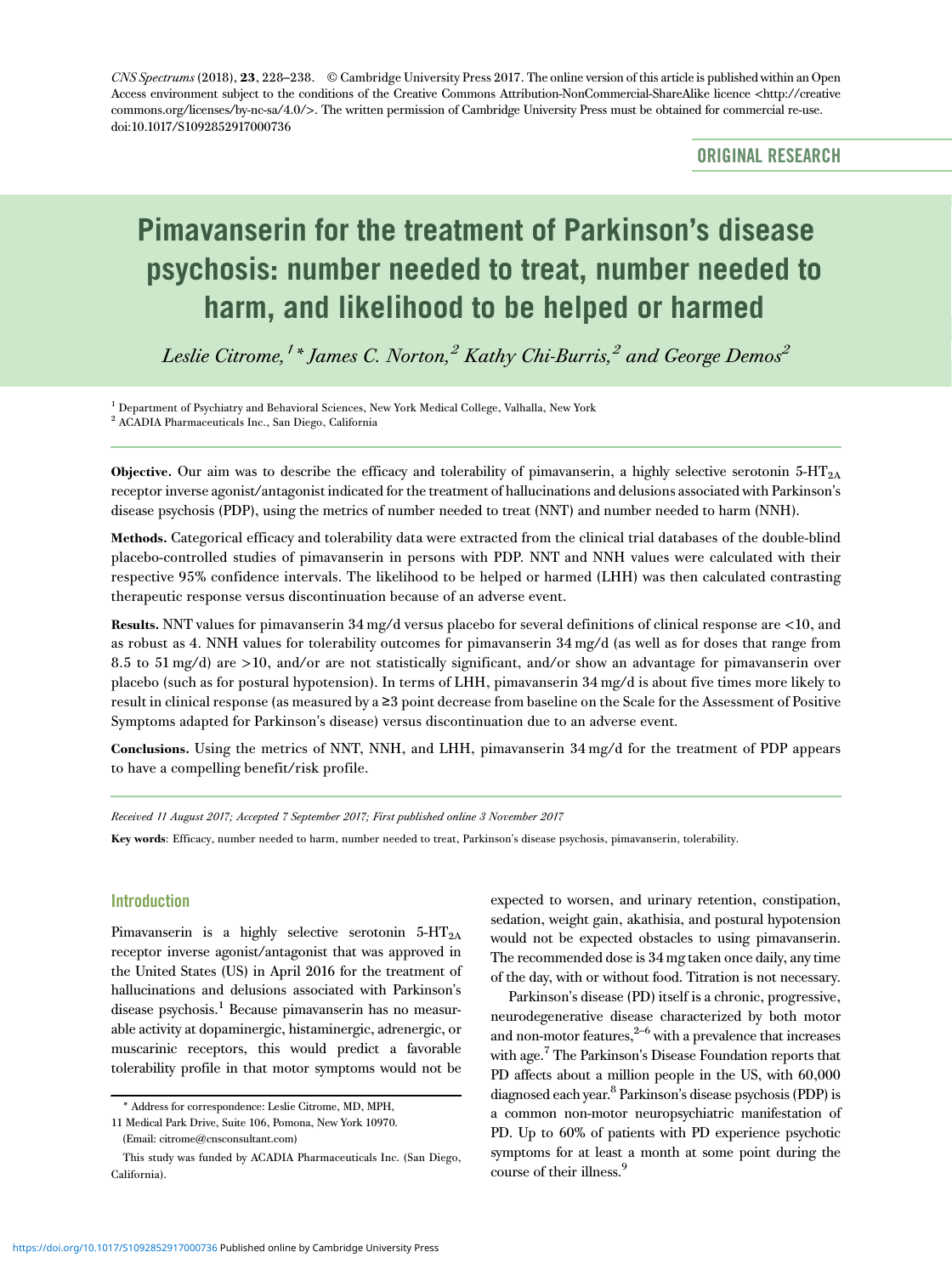PDP is characterized by hallucinations (often visual) and delusions (typically paranoid, such as spousal infidelity), as well as illusions and a false sense of presence.[10](#page-9-0) The burden of PDP is substantial for both patient and caregiver, $^{11}$  $^{11}$  $^{11}$  with symptoms of psychosis being a common reason for hospital admission, $12$  nursing home placement,<sup>13</sup> and increased mortality.<sup>14</sup> Moreover, comorbidities with depressive disorder, sleep–wakefulness problems, and cognitive impairment/dementia are common.<sup>15</sup>

Although several risk factors have been identified as being associated with PDP, including the use of dopaminergic medications used to treat PD,<sup>[10,16](#page-9-0)</sup> PDP can develop in the absence of dopamine replacement therapy.[10](#page-9-0) This latter observation can be explained by disruption in serotonin signaling caused by the accumulation of Lewy bodies in the cerebral cortex, with resultant upregulation of cortical serotonin  $5-HT_{2A}$ receptors in the temporal cortex and in visual pathways, hypothetically causing visual hallucinations, $17,18$  akin to what can be observed with exposure to potent  $5-HT_2$ agonists such as  $LSD$ ,<sup>19</sup> and it is noteworthy that pimavanserin acts as an inverse agonist/antagonist at these receptors, potentially explaining its therapeutic effects in PDP.<sup>[1](#page-8-0)</sup> At the present time, pimavanserin is the only agent approved by the US Food and Drug Administration (FDA) for the treatment of hallucinations and delusions associated with PDP.

Our study aim was to review the evidence base for pimavanserin in the treatment of PDP using the metrics of evidence-based medicine—namely, number needed to treat (NNT), number needed to harm (NNH), and likelihood to be helped or harmed (LHH)—in order to better place this intervention into clinical perspective.  $20-24$  $20-24$ 

## **Methods**

Calculated are NNT and NNH and their respective 95% confidence intervals (CIs) for the outcomes of interest listed below. NNT and NNH are measures of effect size and indicate how many patients would need to be treated with one agent instead of the comparator in order to encounter one additional outcome of interest. Lower NNTs are evidenced when there are large differences between the interventions in question. For example, an NNT of 2 would be a very large effect size, as a difference is encountered after treating just 2 patients with one of the interventions versus the other. An NNT of 50 would mean little difference between the two interventions, as it would take treating 50 patients to encounter a difference in outcome. NNH is used when referring to undesirable events. A useful medication is one with a low NNT and a high NNH when comparing it with another intervention; a low NNT and a high NNH would mean one is more likely to encounter a benefit than harm. A rule of thumb is that single-digit NNTs for efficacy measures suggest that the intervention has potentially useful advantages, and that double-digit or higher NNHs for adverse outcomes indicate that the intervention is potentially tolerable. NNT and NNH can be contrasted using the ratio of LHH. An LHH greater than 1 would mean that the likelihood to be helped is greater than the likelihood to be harmed. For an LHH less than 1, the reverse is true.

# Data sources

Data were extracted from the clinical trial databases of the double-blind placebo-controlled studies of pimavanserin in persons with PDP.[25](#page-9-0)–[33](#page-9-0) The studies are summarized in Supplemental [Tables 1](#page-3-0) and [2](#page-5-0). These studies were 6 weeks in duration and fixed-dose, with the exception of study ACP-103-006, which was 4 weeks in duration and flexible-dose. The principal clinical trial of interest, study ACP-103-020, was the pivotal study of pimavanserin that led to product approval.[28](#page-9-0) In that Phase III 6-week trial, 199 subjects were randomized 1:1 to receive pimavanserin 34 mg daily (equivalent to pimavanserin tartrate 40 mg as published in the original study report) or matching placebo. Subject disposition and efficacy outcomes for this study have been previously disclosed<sup>[25](#page-9-0)</sup> or published.<sup>[28](#page-9-0)</sup> Additional analyses were conducted by pooling study results from other trials, as noted below.

## Efficacy outcomes

Measured were response and remission (defined below) at 6 weeks (last observation carried forward [LOCF]) for subjects receiving pimavanserin 34 mg/d or placebo. The study population for these analyses was the number of randomized subjects who received at least one dose of study drug and had a baseline and at least one postbaseline assessment on the efficacy outcome of interest. The reporting of categorical outcomes differs from that described in the product labeling in that the latter used the convention that subjects with missing values were counted as nonresponders.<sup>[1](#page-8-0)</sup> In addition to pivotal study ACP-103-020, efficacy outcomes from study ACP-103- 012 for the 34 mg/d dose were also examined using data collected from study sites in the US, outside the US (Europe and India), and combined, and pooled with the results observed in study ACP-103-020.

Response was defined using several different thresholds of symptom improvement: ≥30% and ≥50% decreases from baseline on the Scale for the Assessment of Positive Symptoms adapted for Parkinson's Disease  $(SAPS-PD)^{34}$  $(SAPS-PD)^{34}$  $(SAPS-PD)^{34}$  and the Scale for the Assessment of Positive Symptoms hallucinations and delusions items  $(SAPS-H + D);$ <sup>[34](#page-9-0)</sup> ≥3-, 5-, 7-, and 10-point decreases from baseline on the SAPS–PD;  $\geq 1$ - and 2-point decreases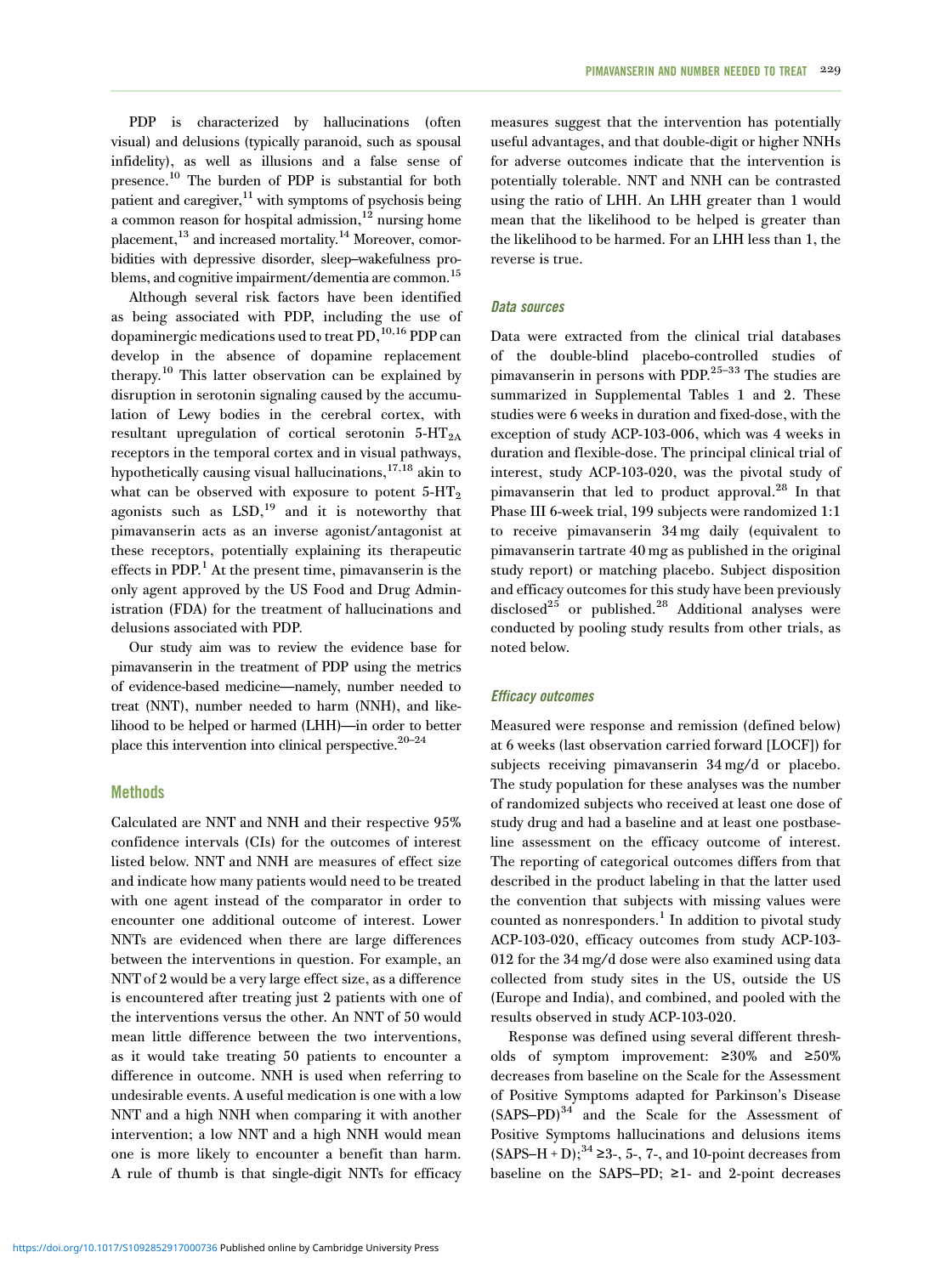from baseline on the Clinical Global Impression– Severity Scale  $(GGI-S)$ ;<sup>[35](#page-9-0)</sup> a score of 1 (very much improved compared to baseline) on the Clinical Global Impression–Improvement Scale  $(CGI-I);$ <sup>[35](#page-9-0)</sup> a score of 1 (very much improved) or 2 (much improved) on the CGI–I; a ≥30% decrease from baseline on the SAPS–PD or a score of 1 (very much improved) or 2 (much improved) on the CGI–I. For the latter threshold, response was also ascertained for the timepoints of weeks 2, 4, and 6.

Remission was defined by a reduction of 100% from baseline on the primary outcome measure.

The above measures of response and remission were assessed separately for all subjects in study ACP-103-020 whose baseline ratings on the SAPS–PD were greater than or equal to the median SAPS–PD score, and with data pooled from subjects who received pimavanserin 34 mg/d or placebo in study ACP-103-012, where baseline ratings on the SAPS–PD were greater than or equal to the median SAPS–PD score in that study.

#### Tolerability outcomes

Several tolerability and safety outcomes occurring at any time in the study were assessed. The study population for these analyses was the number of randomized subjects who had received at least one dose of study drug and who had a baseline and at least one postbaseline assessment on the tolerability or safety measure of interest (not applicable for spontaneously reported adverse events where the study population was the number of all randomized subjects who received at least one dose of study drug). Outcomes for study ACP-103-020 were examined first, and the data were then pooled using data from studies ACP-103-012 (pimavanserin 8.5 and 34 mg), ACP-103- 014 (8.5 and 17 mg), and ACP-103-006 (flexible dose 17–51 mg/d). The reporting of adverse reactions differs from that described in the product labeling in that the latter contrasted only the patients receiving pimavanserin 34 mg/d or placebo in the three 6-week studies, thus excluding other doses of pimavanserin and also excluding those patients receiving placebo in the 4-week study (ACP-103-006).

Measured were spontaneously reported adverse events (threshold of >2% in any pimavanserin treatment group); discontinuation because of an adverse event; worsening from baseline on the Unified Parkinson Disease Rating Scale (UPDRS) Parts II and III<sup>[36](#page-9-0)</sup> at early termination/endpoint (defined as worse than baseline, ≥5% worse from baseline, ≥10% worse from baseline, ≥20% worse from baseline); increase in weight from baseline by ≥7% at early termination/endpoint and decrease in weight from baseline of ≥7% at early termination/endpoint; orthostatic hypotension (defined as the decrease in systolic  $[220 \text{ mmHg}]$  or diastolic [ ≥ 15 mmHg] blood pressure or an increase in pulse rate of ≥20 bpm from 5 minutes supine to 1 minute standing at the same visit) based on vital sign measurement; electrocardiogram (ECG) QTcF interval >450 ms, >500 ms, or a change in QTcF ≥60 ms over baseline.

## Formulae used

▪Attributable Risk Increase (ARI) =(incidence on medication)− (incidence on placebo) =  $f_1$ - $f_2$ 

▪ The CI was calculated by:

Lower bound of CI = ARI – 
$$
z \sqrt{\frac{f_1(1-f_1)}{n_1} + \frac{f_2(1-f_2)}{n_2}}
$$
,  
where  $z = 1.96$  for a 95% CI

Upper bound of CI = ARI + 
$$
z \sqrt{\frac{f_1(1-f_1)}{n_1} + \frac{f_2(1-f_2)}{n_2}}
$$
,  
where  $z = 1.96$  for a 95% CI

 $\cdot$  NNT (or NNH) = 1/ARI, and rounded up to the next highest whole number

▪ The CI for the NNT (or NNH) was calculated by taking the reciprocal of the lower and upper bounds of the CI for the ARI, and rounded up to the next highest whole number

▪ LHH = NNH/NNT

## **Results**

## Efficacy outcomes

Please refer to [Table 1](#page-3-0) and [Figures 1](#page-3-0)–[3.](#page-4-0) In the 6-week pivotal trial of pimavanserin 34 mg/d versus placebo (ACP-103-020), the response observed with pimavanserin as defined by a ≥30% decrease from baseline on the SAPS–PD, a ≥30% decrease from baseline on the SAPS–H + D, a  $\geq$ 5-point decrease from baseline on the SAPS–PD, a ≥1-point decrease from baseline on the CGI–S, and a ≥30% decrease from baseline on the SAPS–PD or a score of 1 (very much improved) or 2 (much improved) on the CGI–I, yielded similar rates and ranged from 51.6 to 61.1%. Contrasting these rates with those observed with placebo (34.4 to 42.2%), NNT values ranged from 5 to 7. A more liberal definition of response, operationalized as a ≥3-point decrease from baseline on the SAPS–PD, yielded response rates of 68.4% for pimavanserin-treated patients versus 43.3% for placebo-treated patients, resulting in an NNT of 4, with a narrow CI of 3–9. More conservative definitions of response, including a ≥50% decrease from baseline on the SAPS–PD, a ≥50% decrease from baseline on the SAPS–H + D, a  $\geq$ 7- or  $\geq$ 10-point decrease from baseline on the SAPS–PD, a ≥2-point decrease from baseline on the CGI–S, and a score of 1 (very much improved) or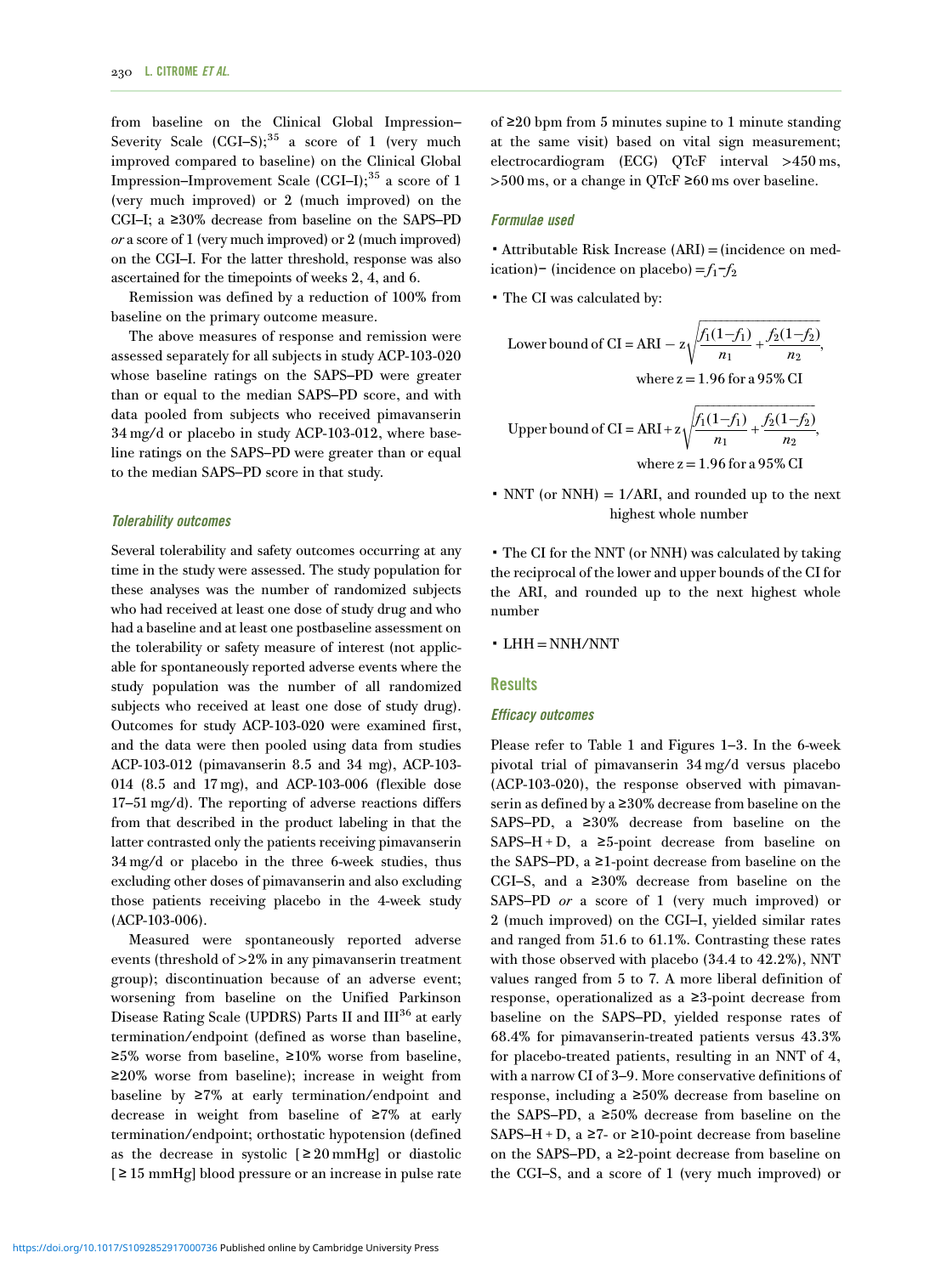<span id="page-3-0"></span>

| TABLE 1. Efficacy outcomes for study ACP-103-020                                                                                         |                      |      |         |      |             |  |  |
|------------------------------------------------------------------------------------------------------------------------------------------|----------------------|------|---------|------|-------------|--|--|
| Outcome                                                                                                                                  | Pimavanserin 34 mg/d |      | Placebo |      | NNT (CI)    |  |  |
|                                                                                                                                          | n/N                  | %    | n/N     | %    |             |  |  |
| $>30\%$ decrease from baseline on SAPS-PD                                                                                                | 49/95                | 51.6 | 32/90   | 35.6 | $7(4-52)$   |  |  |
| >50% decrease from baseline on SAPS-PD                                                                                                   | 37/95                | 38.9 | 25/90   | 27.8 | $9$ (ns)    |  |  |
| $>30\%$ decrease from baseline on SAPS-H + D                                                                                             | 50/95                | 52.6 | 33/90   | 36.7 | $7(4-55)$   |  |  |
| $>50\%$ decrease from baseline on SAPS-H + D                                                                                             | 37/95                | 38.9 | 24/90   | 26.7 | $9$ (ns)    |  |  |
| $\geq$ 3-point decrease from baseline on SAPS-PD                                                                                         | 65/95                | 68.4 | 39/90   | 43.3 | $4(3-9)$    |  |  |
| $\geq$ 5-point decrease from baseline on SAPS-PD                                                                                         | 53/95                | 55.8 | 31/90   | 34.4 | $5(3-14)$   |  |  |
| >7-point decrease from baseline on SAPS-PD                                                                                               | 41/95                | 43.2 | 25/90   | 27.8 | $7(4 - 56)$ |  |  |
| $\geq$ 10-point decrease from baseline on SAPS-PD                                                                                        | 33/95                | 34.7 | 15/90   | 16.7 | $6(4-18)$   |  |  |
| $\geq$ 1-point decrease from baseline on CGI-S                                                                                           | 55/95                | 57.9 | 35/90   | 38.9 | $6(3-21)$   |  |  |
| $\geq$ 2 point decrease from baseline on CGI-S                                                                                           | 31/95                | 32.6 | 14/90   | 15.6 | $6(4-20)$   |  |  |
| Score of 1 (very much improved) on CGI-I                                                                                                 | 19/95                | 20.0 | 6/90    | 6.7  | $8(5-27)$   |  |  |
| Score of 1 (very much improved) or 2 (much improved) on CGI-I                                                                            | 43/95                | 45.3 | 22/90   | 24.4 | $5(3-14)$   |  |  |
| $\geq$ 30% decrease from baseline on SAPS-PD or a score of 1 (very much improved)<br>or 2 (much improved) on CGI-I at week 2             | 41/95                | 43.2 | 33/90   | 36.7 | $16$ (ns)   |  |  |
| $\geq$ 30% decrease from baseline on SAPS-PD or a score of 1 (very much improved)<br>or 2 (much improved) on CGI-I at week 4             | 53/95                | 55.8 | 39/90   | 43.3 | $8$ (ns)    |  |  |
| $\geq$ 30% decrease from baseline on SAPS-PD or a score of 1 (very much improved)<br>or 2 (much improved) on CGI-I at week 6 or endpoint | 58/95                | 61.1 | 38/90   | 42.2 | $6(3-22)$   |  |  |
| 100% decrease from baseline on SAPS-PD                                                                                                   | 13/95                | 13.7 | 1/90    | 1.1  | $8(5-19)$   |  |  |

 $CGI-I = Clifford$  Global Impression Scale–Improvement;  $CGI-S = Clinical Global$  Impression Scale–Severity;  $n=$  numerator;  $N=$  denominator (randomized subjects who received at least one dose of study drug and had at least one postbaseline assessment); ns = not significant; SAPS-H + D = Scale for the Assessment of Positive Symptoms hallucinations and delusions items; SAPS-PD = Scale for the Assessment of Positive Symptoms adapted for Parkinson's disease.



FIGURE 1. Response rates for pimavanserin 34 mg/d (PIM) vs. placebo (PBO), study ACP-103-020.

2 (much improved) on the CGI–I, revealed lower rates, ranging from 32.6 to 45.3% for pimavanserin compared to 15.6 to 27.8% for placebo, resulting in NNT values ranging between 5 to 9. A more robust response (or remission) as defined by either a score of 1 (very much improved) on the CGI–I or a 100% decrease from baseline on the SAPS–PD was less frequently observed, with rates ranging from 13.7 to 20.0% for pimavanserintreated patients versus 1.1 to 6.7% for placebo-treated

patients, yielding an NNT value (using either definition of robust response or remission) of 8.

Response over time, as assessed using the definition of a ≥30% decrease from baseline on the SAPS–PD or a score of 1 (very much improved) or 2 (much improved) on the CGI–I at weeks 2, 4, and 6 demonstrated that the NNT became more robust (i.e., lower in value) over time; however, statistical significance was observed only at week 6/Endpoint.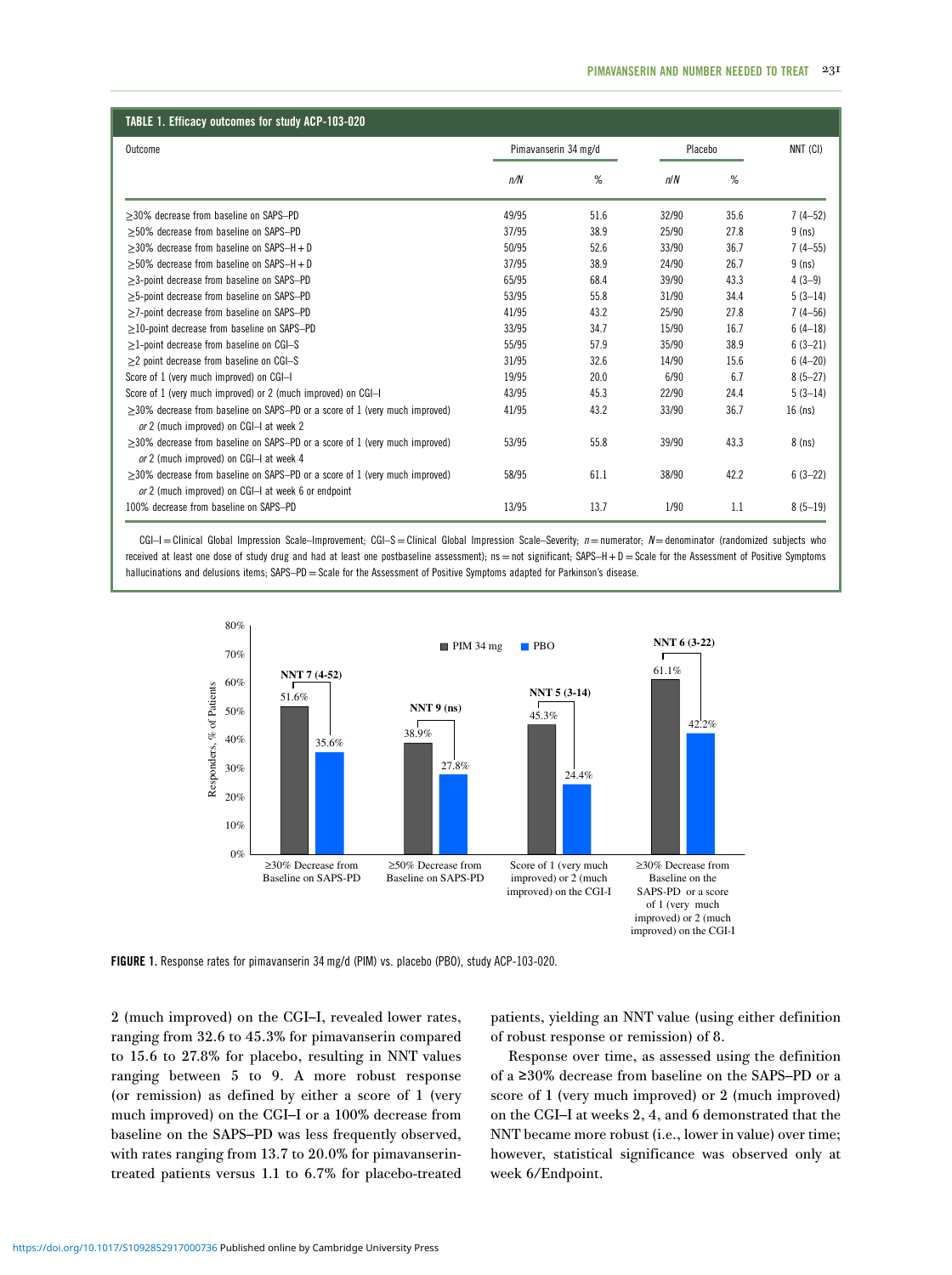<span id="page-4-0"></span>

FIGURE 2. Response rates as measured by point change for pimavanserin 34 mg/d (PIM) vs. placebo (PBO), study ACP-103-020.



FIGURE 3. Robust response/remission rates for pimavanserin 34 mg/d (PIM) vs. placebo (PBO), study ACP-103-020.

The results examining pooled data from study ACP-103- 020 and the pimavanserin 34 mg/d and placebo arms at the US study sites from ACP-103-012 were similar to the above [\(Table 2](#page-5-0) and Supplemental Figures 1–3). When all study sites from ACP-103-012 were included (i.e., when adding the non-US study sites in ACP-103-012 where the primary outcome measure was assessed by a blinded site-based rater instead of being assessed by a blinded centralized rater via a live video interview, as was done at US sites and at all sites in pivotal study ACP-103-020), the effect sizes decreased (i.e., NNT values were higher) (Supplemental Table 3).

Examining more severely ill subjects in study ACP-103-020, as defined by a baseline SAPS–PD score ≥ the median score of 14, the NNT values for response were either essentially unchanged or somewhat less robust (Supplemental Table 4). Pooling these data with data

from all sites in study ACP-103-012 and where the median SAPS–PD score was  $\geq$  the median score of 11.5, effect sizes generally decreased (Supplemental Table 5).

#### Tolerability outcomes

In the 6-week pivotal trial of pimavanserin 34 mg/d versus placebo (ACP-103-020), overall tolerability, as defined by rates of discontinuation because of an adverse event, evidenced an NNH of 16 in favor of placebo; however, this was not statistically significant [\(Table 3,](#page-6-0) Supplemental Figure 4). Because of the relatively small sample size, events that have a relatively low incidence will not demonstrate statistically significant differences when comparing pimavanserin with placebo. The only tolerability outcomes that did demonstrate a statistically significant difference were the adverse event of hallucination (rates of 6.7 and 1.1% for pimavanserin and placebo, respectively), where the NNH was 18, and orthostatic hypotension at any postbaseline timepoint demonstrating a lower incidence for pimavanserin  $(33.0 \text{ vs. } 48.4\%)$ , yielding an NNH value of  $-7$  (which can be interpreted as an NNT advantage of 7 in favor of pimavanserin). In summary, NNH values regarding tolerability outcomes were consistently ≥10, and for the most part not statistically significant, or at times showing an advantage for pimavanserin.

Tolerability outcomes were examined by pooling data from study ACP-103-020 and the pimavanserin 34 mg/d and placebo arms from ACP-103-012 [\(Table 4](#page-7-0), Supplemental Figure 4). Overall tolerability, as defined by rates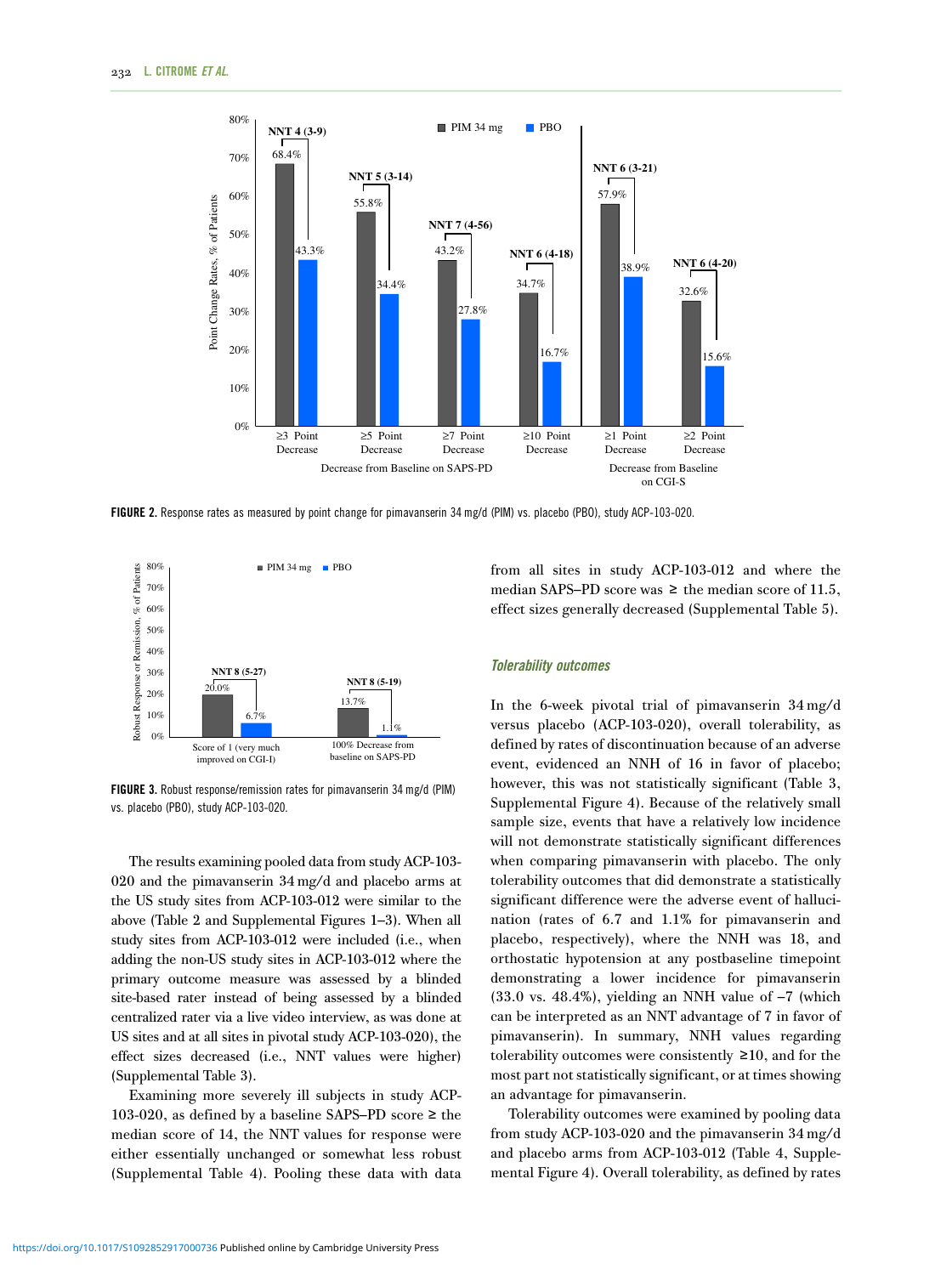## <span id="page-5-0"></span>TABLE 2. Efficacy outcomes for studies ACP-103-020 and ACP-103-012 (pooled data for pimavanserin 34 mg/d and placebo [US sites for ACP-103- 012])

| Outcome                                                                           | Pimavanserin 34 mg/d |      | Placebo |      | NNT (CI)     |
|-----------------------------------------------------------------------------------|----------------------|------|---------|------|--------------|
|                                                                                   | n/N                  | %    | n/N     | ℅    |              |
| $>30\%$ decrease from baseline on SAPS-PD                                         | 74/134               | 55.2 | 50/131  | 38.2 | $6(4-20)$    |
| >50% decrease from baseline on SAPS-PD                                            | 58/134               | 43.3 | 40/131  | 30.5 | $8(5 - 81)$  |
| $>30\%$ decrease from baseline on SAPS-H + D                                      | 73/134               | 54.5 | 50/131  | 38.2 | $7(4-23)$    |
| $>50\%$ decrease from baseline on SAPS-H + D                                      | 57/134               | 42.5 | 39/131  | 29.8 | $8(5 - 77)$  |
| >3-point decrease from baseline on SAPS-PD                                        | 91/134               | 67.9 | 56/131  | 42.7 | $4(3-8)$     |
| $\geq$ 5-point decrease from baseline on SAPS-PD                                  | 77/134               | 57.5 | 48/131  | 36.6 | $5(4-11)$    |
| >7-point decrease from baseline on SAPS-PD                                        | 60/134               | 44.8 | 38/131  | 29.0 | $7(4-24)$    |
| $>$ 10-point decrease from baseline on SAPS-PD                                    | 46/134               | 34.3 | 20/131  | 15.3 | $6(4-12)$    |
| $>1$ -point decrease from baseline on CGI-S                                       | 72/133               | 54.1 | 57/130  | 43.8 | $10$ (ns)    |
| $\geq$ 2-point decrease from baseline on CGI-S                                    | 44/133               | 33.1 | 28/130  | 21.5 | $9(5 - 115)$ |
| Score of 1 (very much improved) on CGI-I                                          | 32/134               | 23.9 | 12/131  | 9.2  | $7(5-17)$    |
| Score of 1 (very much improved) or 2 (much improved) on CGI-I                     | 59/134               | 44.0 | 40/131  | 30.5 | $8(4-51)$    |
| $\geq$ 30% decrease from baseline on SAPS-PD or a score of 1 (very much improved) | 66/134               | 49.3 | 55/131  | 42.0 | $14$ (ns)    |
| or 2 (much improved) on CGI-I at week 2                                           |                      |      |         |      |              |
| $\geq$ 30% decrease from baseline on SAPS-PD or a score of 1 (very much improved) | 78/134               | 58.2 | 61/131  | 46.6 | $9$ (ns)     |
| or 2 (much improved) on CGI-I at week 4                                           |                      |      |         |      |              |
| $\geq$ 30% decrease from baseline on SAPS-PD or a score of 1 (very much improved) | 84/134               | 62.7 | 61/131  | 46.6 | $7(4-24)$    |
| or 2 (much improved) on CGI-I at week 6 or endpoint                               |                      |      |         |      |              |
| 100% decrease from baseline on SAPS-PD                                            | 22/134               | 16.4 | 9/131   | 6.9  | $11(6-52)$   |

CGI-I = Clinical Global Impression Scale-Improvement; CGI-S = Clinical Global Impression Scale-Severity;  $n=$  numerator;  $N=$  denominator (randomized subjects who received at least one dose of study drug and had at least one postbaseline assessment);  $ns = not$  significant;  $SAPS-H+D = Scale$  for the Assessment of Positive Symptoms hallucinations and delusions items; SAPS–PD = Scale for the Assessment of Positive Symptoms adapted for Parkinson's disease.

of discontinuation because of an adverse event, evidenced an NNH of 21. Other NNH values that were statistically significant were observed for the outcomes of peripheral edema (NNH 21) and ECG QTcF > 450 ms for subjects with a baseline QTcF  $\leq 450$  ms (NNH 18). No subject had a postbaseline  $QTeF > 500$  ms in these two studies.

Pooling all tolerability outcome data for all doses of pimavanserin from all four double-blind randomized clinical trials demonstrated comparable results, as described above (Supplemental Table 6, Supplemental Figure 4). Overall tolerability, as defined by rates of discontinuation because of an adverse event, evidenced an NNH of 33 in favor of placebo; however, this was not statistically significant. Two tolerability outcomes were statistically significant in favor of placebo: QTcF > 450 ms for subjects with a baseline QTcF  $\leq 450$  ms (NNH 25; 1 subject receiving pimavanserin and 1 subject receiving placebo had a  $QTcF > 500$  ms at any postbaseline timepoint), and decrease in weight by ≥7% from baseline (NNH 43). Favoring pimavanserin were the outcomes of orthostatic hypotension at any postbaseline timepoint and orthostatic hypotension with no orthostatic hypotension at baseline, with both having an NNH value versus placebo of –12 (i.e., an NNT of 12 in favor of pimavanserin). Thus, when pooling all available data, NNH values regarding tolerability outcomes were consistently  $\geq 10$ , and for the most part not statistically significant, or at times showing an advantage for pimavanserin.

The tolerability pattern of pimavanserin is different from that of the second-generation antipsychotics. Of note, NNH values for pimavanserin (all doses) versus placebo for somnolence was 138 and for weight gain ≥7% from baseline, –594 (Supplemental Table 6), denoting that these events were not commonly associated with this agent. Akathisia was not observed. In addition, there were no observed deleterious effects on mood.

## Likelihood to be helped or harmed

The metric of LHH answers the question of how often one would encounter a benefit versus harm. In general, the NNT values for response for pimavanserin 34 mg/d versus placebo were <10, and all of the tolerability outcomes, except for orthostatic hypotension (for which pimavanserin may have a protective effect), evidenced NNH values ≥10, yielding LHH values >1. By any measure, the chances of encountering a benefit are more likely than encountering a harm. A useful definition of response is a ≥3-point decrease from baseline on the SAPS–PD. Prior work by Voss and colleagues $^{34}$  $^{34}$  $^{34}$  demonstrated that a 2.33-point change on the SAPS–PD corresponds to a clinically meaningful 1-unit change on the CGI–I. The NNT is 4 for a ≥3-point decrease from baseline on the SAPS–PD for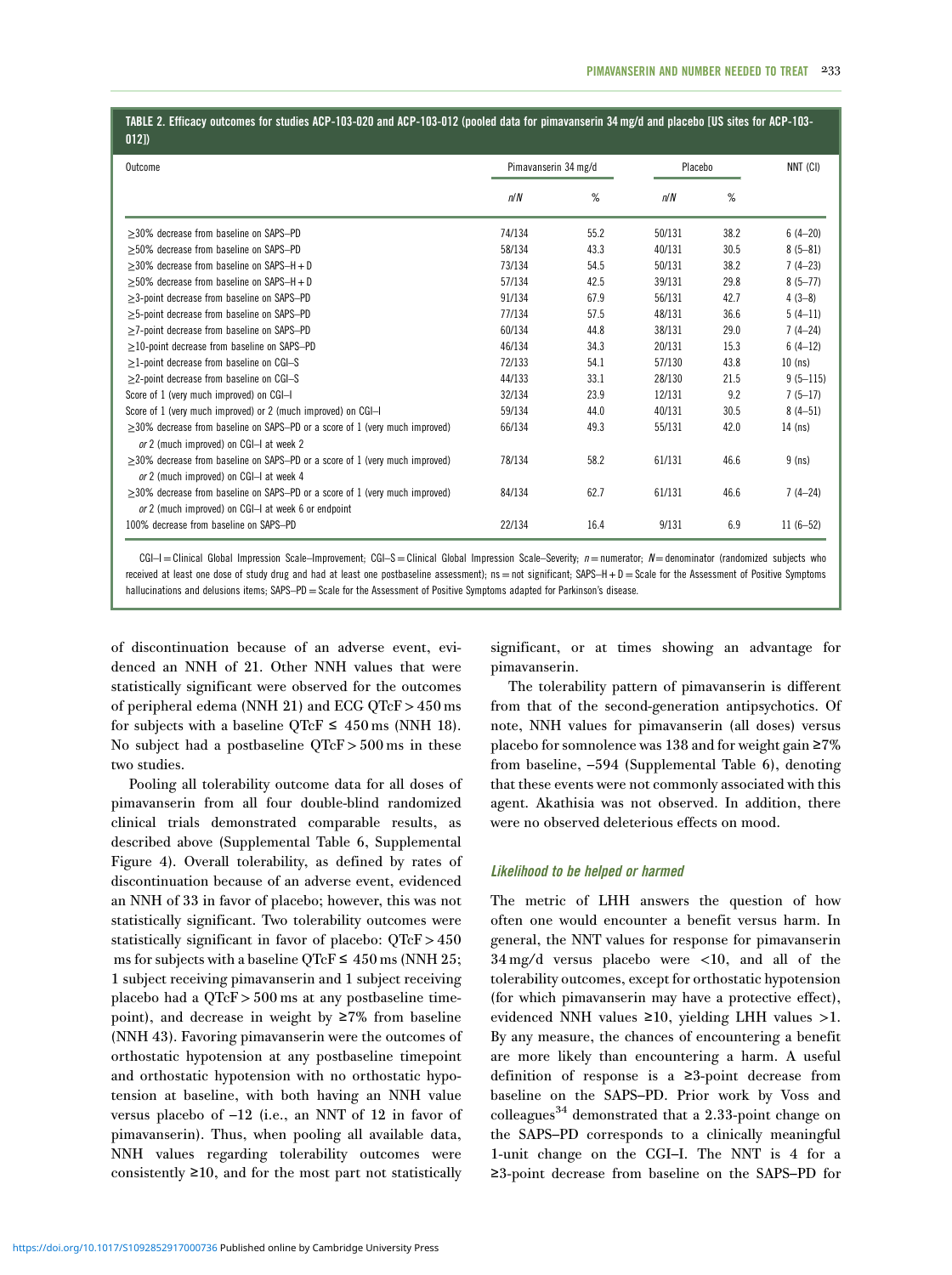<span id="page-6-0"></span>

| Outcome                                                                | Pimavanserin 34 mg/d |      | Placebo |              | NNH (CI)                         |
|------------------------------------------------------------------------|----------------------|------|---------|--------------|----------------------------------|
|                                                                        | n/N                  | %    | n/N     | %            |                                  |
| AE (incidence $>2\%$ for subjects treated with pimavanserin)           |                      |      |         |              |                                  |
| Urinary tract infection                                                | 14/104               | 13.5 | 11/94   | 11.7         | 57 (ns)                          |
| Fall                                                                   | 11/104               | 10.6 | 8/94    | 8.5          | 49 (ns)                          |
| Hallucination                                                          | 7/104                | 6.7  | 1/94    | 1.1          | $18(10 - 236)$                   |
| Peripheral edema                                                       | 7/104                | 6.7  | 3/94    | 3.2          | 29 (ns)                          |
| Nausea                                                                 | 6/104                | 5.8  | 6/94    | 6.4          | $-163$ (ns) <sup>a</sup>         |
| Confusional state                                                      | 6/104                | 5.8  | 3/94    | 3.2          | 39 (ns)                          |
| Insomnia                                                               | 5/104                | 4.8  | 4/94    | 4.3          | 181 (ns)                         |
| Constipation                                                           | 4/104                | 3.8  | 2/94    | 2.1          | 59 (ns)                          |
| Diarrhea                                                               | 3/104                | 2.9  | 1/94    | 1.1          | 55 (ns)                          |
| Back pain                                                              | 3/104                | 2.9  | 1/94    | 1.1          | 55 (ns)                          |
| Contusion                                                              | 3/104                | 2.9  | 1/94    | 1.1          | 55 (ns)                          |
| Psychotic disorder                                                     | 3/104                | 2.9  | 2/94    | 2.1          | $133$ (ns)                       |
| Arthralgia                                                             | 3/104                | 2.9  | 2/94    | 2.1          | $133$ (ns)                       |
| Dehydration                                                            | 3/104                | 2.9  | 0/94    | $\mathbf{0}$ | 35 (ns)                          |
| Discontinuation because of an AE                                       | 10/104               | 9.6  | 3/94    | 3.2          | $16$ (ns)                        |
| Worsening from baseline on UPDRS (LOCF) Parts II and III (any)         | 42/98                | 42.9 | 38/89   | 42.7         | $623$ (ns)                       |
| Worsening from baseline on UPDRS (LOCF) Parts II and III ( $\geq$ 5%)  | 32/98                | 32.7 | 26/89   | 29.2         | $30$ (ns)                        |
| Worsening from baseline on UPDRS (LOCF) Parts II and III ( $\geq$ 10%) | 17/98                | 17.3 | 20/89   | 22.5         | $-20$ (ns) <sup>a</sup>          |
| Worsening from baseline on UPDRS (LOCF) Parts II and III ( $\geq$ 20%) | 11/98                | 11.2 | 9/89    | 10.1         | $90$ (ns)                        |
| Increase in weight (LOCF) from baseline $\geq$ 7%                      | 0/99                 | 0    | 0/89    | 0            | <b>NA</b>                        |
| Decrease in weight (LOCF) from baseline $\geq$ 7%                      | 4/99                 | 4.0  | 1/89    | 1.1          | $35$ (ns)                        |
| Orthostatic hypotension at any postbaseline timepoint                  | 33/100               | 33.0 | 44/91   | 48.4         | $-7$ (-4 to $-65$ ) <sup>a</sup> |
| Orthostatic hypotension with no orthostatic hypotension at baseline    | 19/79                | 24.1 | 26/67   | 38.8         | $-7$ (ns) <sup>a</sup>           |
| ECG QTcF $>$ 450 ms at any postbaseline timepoint                      | 14/101               | 13.9 | 8/92    | 8.7          | $20$ (ns)                        |
| ECG QTcF $>$ 450 ms with baseline QTcF $<$ 450 ms                      | 11/97                | 11.3 | 4/88    | 4.5          | $15$ (ns)                        |
| ECG QTcF $>$ 500 ms at any postbaseline timepoint <sup>b</sup>         | 0/101                | 0    | 0/92    | 0            | <b>NA</b>                        |
| ECG QTcF change from baseline ≥60 ms at any postbaseline timepoint     | 3/101                | 3.0  | 2/92    | 2.2          | $126$ (ns)                       |

a A "negative" NNH results from when the rate of the safety or tolerability outcome is higher for placebo than for pimavanserin. In these instances, with the exception of orthostatic hypotension at any postbaseline timepoint, the results were not statistically significant.

 $<sup>b</sup>$  No subjects had a baseline ECG QTcF  $>500$  ms.</sup>

 $AE =$  adverse event; ECG = electrocardiogram; LOCF = last observation carried forward; n = numerator;  $N =$  denominator (for safety outcomes: all randomized subjects who received at least one dose of study drug and who have at least one postbaseline assessment on the tolerability or safety measure of interest; not applicable for spontaneously reported adverse events where the study population is the number of all randomized subjects who have received at least one dose of study drug ); NA = not applicable; ns = not significant; UPDRS = Unified Parkinson's Disease Rating Scale.

pimavanserin 34 mg/d versus placebo when examining the results of the pivotal ACP-103-020 study, or when pooling those data with that from the US study sites for study ACP-103-012 (i.e., where the primary efficacy outcome was measured using a methodology similar to that of study ACP-103-020). The NNH is 21 for the overall tolerability metric of discontinuation because of an adverse event from all the pooled data for pimavanserin 34 mg/d versus placebo from studies ACP-103-020 and ACP-103-012. The resulting LHH is  $21/4 = 5.25$ , which can be interpreted as pimavanserin 34 mg/d, is about five times more likely to result in a response (≥3-point decrease from baseline on the SAPS– PD) than discontinuation because of an adverse event, with no overlap noted in the respective CIs for the NNT and NNH values used for this specific calculation [\(Figure 4\)](#page-8-0).

# **Discussion**

In general, efficacy outcomes for response using several different definitions yielded NNT values for pimavanserin 34 mg/d versus placebo of <10, denoting that pimavanserin is a potentially efficacious intervention.<sup>[23](#page-9-0)</sup> NNH values regarding tolerability outcomes were consistently ≥10, denoting that pimavanserin is a potentially tolerable intervention; $^{23}$  in addition, for the most part, the NNH estimates were not statistically significant and/ or demonstrated an advantage for pimavanserin. Many successful psychotropic medications for several indications have NNT values between 3 and 9 for clinically relevant definitions of response.<sup>[22](#page-9-0)</sup> The lower the NNT, the more often desired outcomes are encountered. In contrast, higher NNH values are optimal, so that adverse outcomes are seldom encountered.[23](#page-9-0)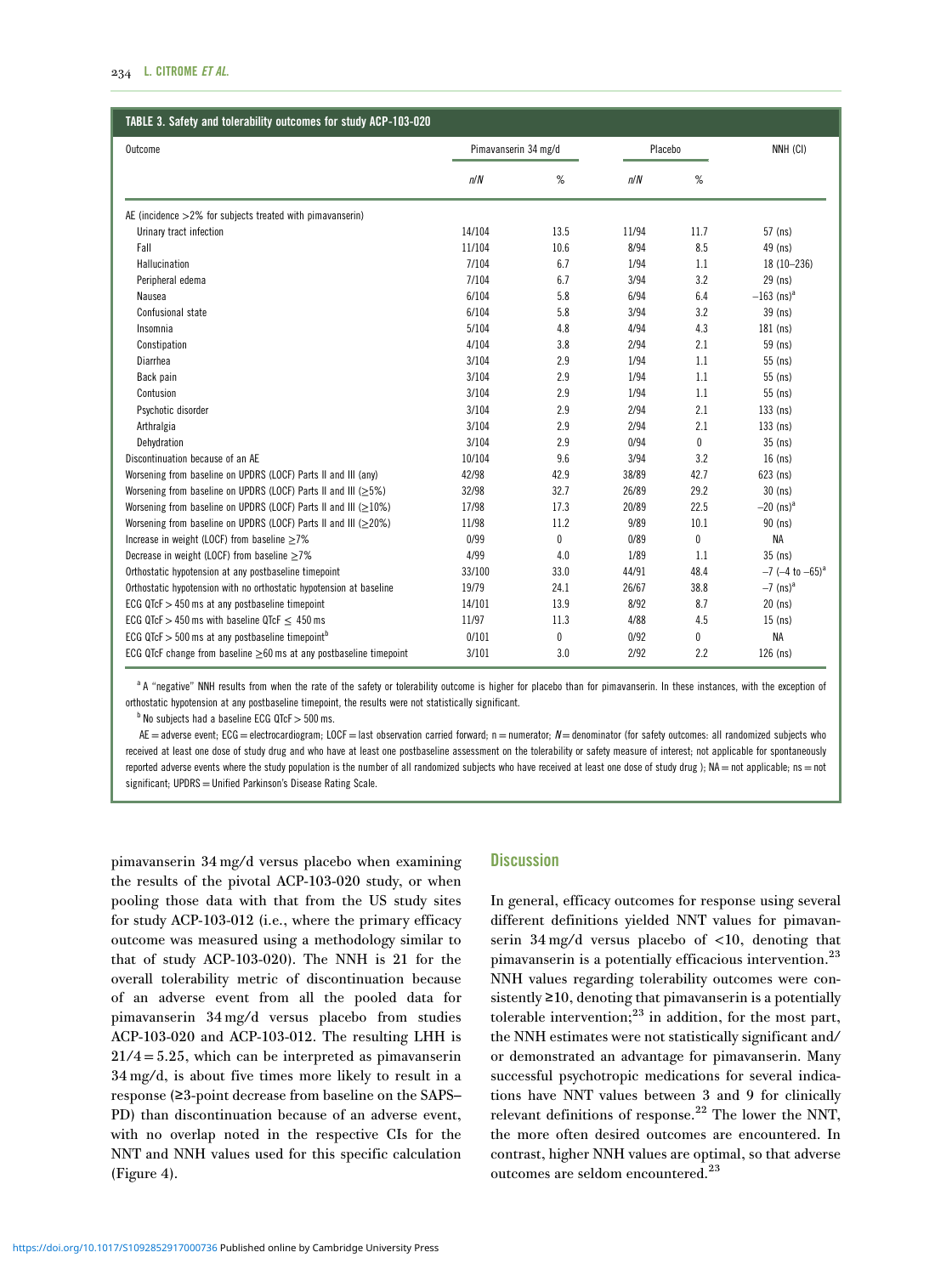<span id="page-7-0"></span>

|  | TABLE 4. Safety and tolerability outcomes for studies ACP-103-020 and ACP-103-012 (pooled data for pimavanserin 34 mg/d and placebo) |  |  |
|--|--------------------------------------------------------------------------------------------------------------------------------------|--|--|
|  |                                                                                                                                      |  |  |

| Outcome                                                                    | Pimavanserin 34 mg/d |      | Placebo |      | NNH (CI)                  |
|----------------------------------------------------------------------------|----------------------|------|---------|------|---------------------------|
|                                                                            | n/N                  | %    | n/N     | %    |                           |
| AE (incidence $>2\%$ for subjects treated with pimavanserin)               |                      |      |         |      |                           |
| Urinary tract infection                                                    | 15/202               | 7.4  | 15/192  | 7.8  | $-259$ (ns) <sup>a</sup>  |
| Nausea                                                                     | 14/202               | 6.9  | 10/192  | 5.2  | 59 (ns)                   |
| Peripheral edema                                                           | 14/202               | 6.9  | 4/192   | 2.1  | $21(12-125)$              |
| Fall                                                                       | 13/202               | 6.4  | 18/192  | 9.4  | $-34$ (ns) <sup>a</sup>   |
| Confusional state                                                          | 12/202               | 5.9  | 6/192   | 3.1  | $36$ (ns)                 |
| Hallucination                                                              | 10/202               | 5.0  | 5/192   | 2.6  | $43$ (ns)                 |
| <b>Dizziness</b>                                                           | 9/202                | 4.5  | 8/192   | 4.2  | 347 (ns)                  |
| Constipation                                                               | 9/202                | 4.5  | 5/192   | 2.6  | 54 (ns)                   |
| Headache                                                                   | 5/202                | 2.5  | 12/192  | 6.3  | $-27$ (ns) <sup>a</sup>   |
| Somnolence                                                                 | 5/202                | 2.5  | 4/192   | 2.1  | 256 (ns)                  |
| Insomnia                                                                   | 5/202                | 2.5  | 6/192   | 3.1  | $-154$ (ns) <sup>a</sup>  |
| Diarrhea                                                                   | 5/202                | 2.5  | 3/192   | 1.6  | $110$ (ns)                |
| Fatigue                                                                    | 5/202                | 2.5  | 4/192   | 2.1  | 256 (ns)                  |
| Gait disturbance                                                           | 5/202                | 2.5  | 1/192   | 0.5  | 52 (ns)                   |
| Discontinuation because of an AE                                           | 16/202               | 7.9  | 6/192   | 3.1  | $21(11-302)$              |
| Worsening from baseline on UPDRS (LOCF) Parts II and III (any)             | 74/193               | 38.3 | 73/186  | 39.2 | $-111$ (ns) <sup>a</sup>  |
| Worsening from baseline on UPDRS (LOCF) Parts II and III ( $\geq$ 5%)      | 51/193               | 26.4 | 49/186  | 26.3 | 1238 (ns)                 |
| Worsening from baseline on UPDRS (LOCF) Parts II and III ( $\geq$ 10%)     | 33/193               | 17.1 | 38/186  | 20.4 | $-30$ (ns) <sup>a</sup>   |
| Worsening from baseline on the UPDRS (LOCF) Parts II and III ( $\geq$ 20%) | 21/193               | 10.9 | 13/186  | 7.0  | $26$ (ns)                 |
| Increase in weight (LOCF) from baseline $\geq$ 7%                          | 1/189                | 0.5  | 1/184   | 0.5  | $-6956$ (ns) <sup>a</sup> |
| Decrease in weight (LOCF) from baseline $\geq$ 7%                          | 5/189                | 2.6  | 2/184   | 1.1  | 65 (ns)                   |
| Orthostatic hypotension at any postbaseline timepoint                      | 58/195               | 29.7 | 74/189  | 39.2 | $-11$ (ns) <sup>a</sup>   |
| Orthostatic hypotension with no orthostatic hypotension at baseline        | 31/155               | 20.0 | 43/147  | 29.3 | $-11$ (ns) <sup>a</sup>   |
| ECG QTcF $>$ 450 ms at any postbaseline timepoint                          | 26/197               | 13.2 | 16/190  | 8.4  | $21$ (ns)                 |
| ECG QTcF $>$ 450 ms with baseline QTcF $<$ 450 ms                          | 20/190               | 10.5 | 9/182   | 4.9  | $18(10 - 502)$            |
| ECG QTcF $>$ 500 ms at any postbaseline timepoint $b$                      | 0/197                | 0    | 0/190   | 0    | <b>NA</b>                 |
| ECG QTcF change from baseline $\geq 60$ ms at any postbaseline timepoint   | 6/197                | 3.0  | 2/190   | 1.1  | $51$ (ns)                 |

a A "negative" NNH results from when the rate of the safety or tolerability outcome is higher for placebo than for pimavanserin. In these instances the results were not statistically significant.

 $<sup>b</sup>$  No subjects had a baseline ECG QTcF  $>500$  ms.</sup>

AE = adverse event; ECG = electrocardiogram; LOCF = last observation carried forward;  $n$  = numerator; N = denominator (for safety outcomes: all randomized subjects who received at least one dose of study drug and who have at least one postbaseline assessment on the tolerability or safety measure of interest; not applicable for spontaneously reported adverse events where the study population is the number of all randomized subjects who have received at least one dose of study drug); NA = not applicable; ns = not significant; UPDRS = Unified Parkinson's Disease Rating Scale.

These results were consistent with NNT and NNH estimates calculated from data available in product labeling and from the sponsor's FDA Psychopharmaco-logic Drugs Advisory Committee briefing document.<sup>[1,](#page-8-0)[25](#page-9-0)</sup> From those data, response at week 6, as defined by an SAPS–PD point reduction ≥3 and where subjects with missing values counted as nonresponders, was observed in 62/95 (65%) of subjects receiving pimavanserin versus 38/90 (42%) for placebo, for an NNT versus placebo of 5 ( $CI = 3-12$ ). Regarding adverse reaction rates for pimavanserin 34 mg/d versus placebo from the 6-week studies, peripheral edema was observed in 14/202 (7%) for pimavanserin versus 5/231 (2%) for placebo, for an NNH of 21 (CI=12–127), and confusional state, seen in 12/202 (6%) for pimavanserin against 6/231 (3%) for placebo, for an NNH of 30 (not statistically significant). The discontinuation rate due to an adverse event was 16/202 (8%) for pimavanserin versus 10/231 (4%) for placebo, yielding an NNH of 28 (not statistically significant).

Effect sizes for the relevant clinical outcomes are also consistent with a metaanalysis reported by Yasue and colleagues, $37$  where pimavanserin significantly decreased SAPS–H+D scores compared to placebo; was associated with less orthostatic hypotension than placebo; and that there were no significant differences in rates of all-cause discontinuation, adverse events, and death, or UPDRS Parts II and III scores, nor in incidences of individual adverse events (other than orthostatic hypotension) between the pimavanserin and placebo groups[.37](#page-9-0)

The clinical usefulness of pimavanserin can be contrasted with other interventions, notably secondgeneration antipsychotics (SGAs), where double-blind randomized controlled clinical trial data are available. To provide indirect comparisons with the results observed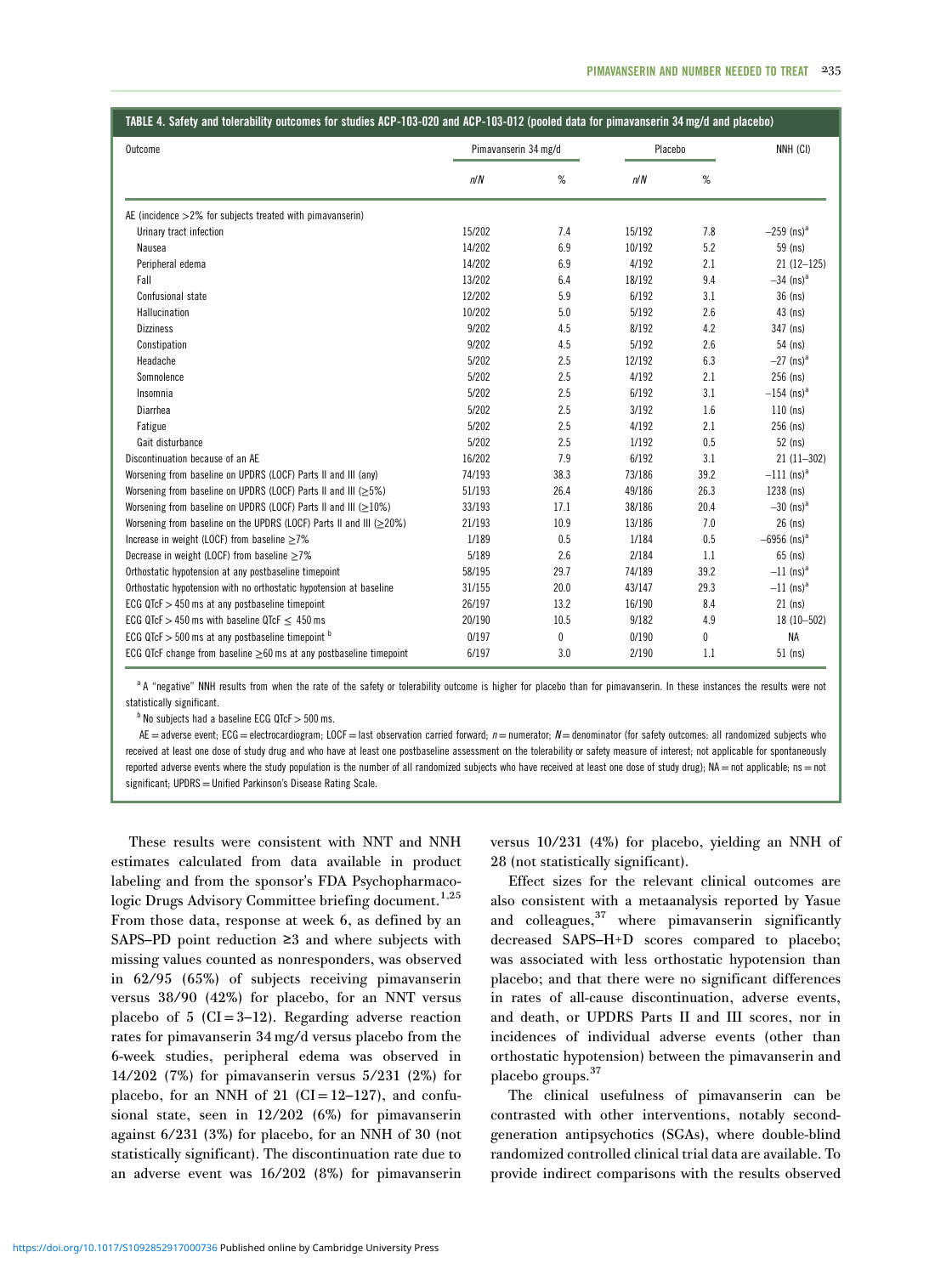<span id="page-8-0"></span>

FIGURE 4. Number needed to treat for response and number needed to harm for discontinuation because of an adverse event, and (95% confidence intervals, for pimavanserin 34 mg/d vs. placebo, and likelihood to be helped or harmed.

here for pimavanserin, double-blind placebo-controlled clinical trials were identified through the US National Library of Medicine's PubMed.gov resource<sup>[38](#page-9-0)-[50](#page-10-0)</sup> (Supplemental Tables 7–10). The clozapine studies demonstrated statistically significant and clinically relevant reductions in psychotic symptoms when compared with placebo, but this was not the case in the olanzapine or quetiapine studies. Olanzapine-treated patients also demonstrated worsening of motor symptoms. Although quetiapine is reasonably well-tolerated regarding motor symptoms, in two of the trials of quetiapine, placebo was associated with a numerical advantage over quetiapine on the efficacy measures of interest.[44,47](#page-10-0) In a meta-analysis by Frieling et al.<sup>[40](#page-9-0)</sup> the authors concluded that only clozapine can be fully recommended for the treatment of PDP and that olanzapine should not be used for this indication. Although the effect size for the primary efficacy measure in the positive pivotal study for pimavanserin was  $0.5<sup>28</sup>$  $0.5<sup>28</sup>$  $0.5<sup>28</sup>$  and thus not as robust as that observed with clozapine, pimavanserin does not require the hematological monitoring that is compulsory for clozapine, and the clinical trials of pimavanserin did not find evidence of an increased rate of sedation, orthostatic hypotension, or anticholinergic and metabolic adverse effects that are commonly observed with clozapine. Clozapine remains "off-label" in the US for PDP, and because of its tolerability and safety profile and its requirement for weekly blood testing (for the first 6 months, then biweekly for the next 6 months, then monthly thereafter), its actual use for PDP is uncommon. $51,52$ 

## Limitations

The data analyzed in this study are limited to dichotomous outcomes. The results may not be generalizable to patients outside the confines of a clinical trial. Reasons for clinical trial discontinuation can be complex, so that the NNH for discontinuation due to adverse effects in the study may not always generalize to overall tolerability in clinical practice. The brief (4–6 week) durations of the available controlled studies of pimavanserin limit the sensitivity of calculating NNH for delayed adverse outcomes, and the relatively small sample sizes of the studies limit the sensitivity of calculating NNH for uncommon adverse outcomes and subpopulation effects.

# **Conclusions**

NNT values for pimavanserin 34 mg/d versus placebo for several definitions of clinical response are generally <10, and for some outcomes the NNT is as robust as 4. NNH values for tolerability outcomes with pimavanserin 34 mg/d (or for doses that range from 8.5 to 51 mg/d) are >10, and/or are not statistically significant, and/or show an advantage for pimavanserin (such as for postural hypotension). In terms of LHH, pimavanserin 34 mg/d is about five times more likely to result in a clinical response as measured by a ≥3-point decrease from baseline on the SAPS–PD rather than discontinuation due to an adverse event. Using the metrics of NNT, NNH, and LHH, pimavanserin 34 mg/d for the treatment of PDP appears to have a compelling benefit/risk profile.

# **Disclosures**

Leslie Citrome reports financial support from ACADIA Pharmaceuticals Inc. during the conduct of the study; personal fees from ACADIA, Alexza, Alkermes, Allergan, AstraZeneca, Avanir, Boehringer Ingelheim, Bristol-Myers Squibb, Eli Lilly, Forum, Genentech, Intra-Cellular Therapeutics, Janssen, Jazz, Lundbeck, Medivation, Merck, Mylan, Neurocrine, Novartis, Noven, Otsuka, Pfizer, Reckitt Benckiser, Reviva, Shire, Sunovion, Takeda, Teva, Valeant, and Vanda outside the submitted work.

James Norton, Kathy Chi-Burris, and George Demos are employees of ACADIA Pharmaceuticals Inc.

# Supplementary Material

To view supplementary material for this article, please visit https://doi.org/10.1017/S1092852917000736

# REFERENCES:

2. DeMaagd G, Philip A. Parkinson's disease and its management, part 1: disease entity, risk factors, pathophysiology, clinical presentation, and diagnosis.  $P T. 2015; 40(8): 504-532$ .

<sup>1.</sup> Acadia. Nuplazid® (pimavanserin) tablets, for oral use. Prescribing information. April 2017. [https://www.nuplazid.com/.](https://www.nuplazid.com/) Accessed September 20, 2017.

<sup>3.</sup> DeMaagd G, Philip A. Parkinson's disease and its management, part 2: introduction to the pharmacotherapy of Parkinson's disease, with a focus on the use of dopaminergic agents.  $P T. 2015; 40(9)$ : 590–600.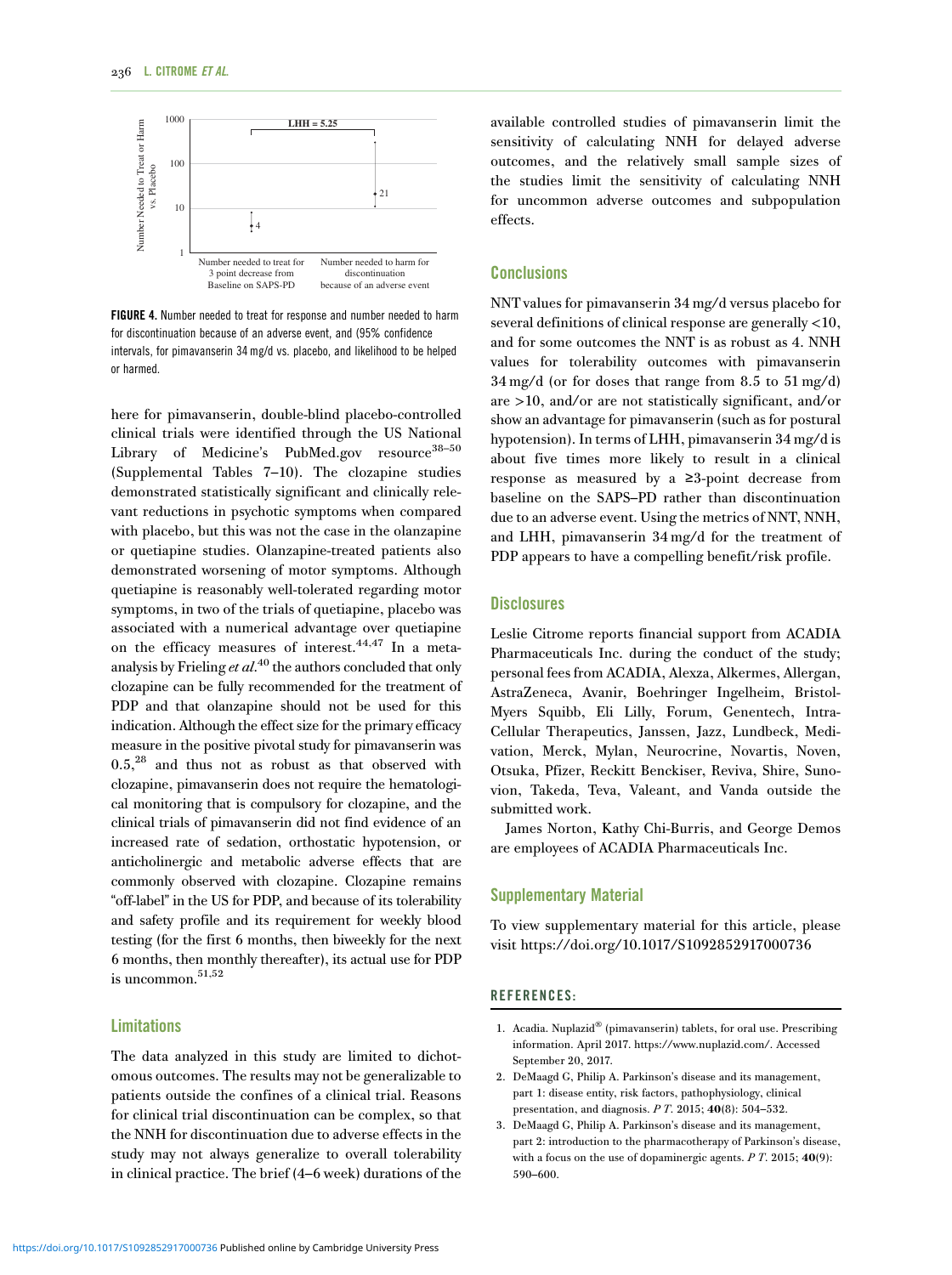- <span id="page-9-0"></span>4. DeMaagd G, Philip A. Parkinson's disease and its management, part 3: nondopaminergic and nonpharmacological treatment options. P T. 2015; 40(10): 668–679.
- 5. DeMaagd G, Philip A. Parkinson's disease and its management, part 4: treatment of motor complications. P T. 2015; 40(11): 747–773.
- 6. DeMaagd G, Philip A. Parkinson's disease and its management, part 5: treatment of nonmotor complications.  $P T. 2015; 40(12)$ : 838–846.
- 7. Pringsheim T, Jette N, Frolkis A, Steeves TD. The prevalence of Parkinson's disease: a systematic review and meta-analysis. Mov Disord. 2014; 29(13): 1583–1590.
- 8. Parkinson's Disease Foundation. Statistics on Parkinson's. [http://](http://www.pdf.org/en/parkinson_statistics) [www.pdf.org/en/parkinson\\_statistics.](http://www.pdf.org/en/parkinson_statistics) Accessed September 20, 2017.
- 9. Fénelon G, Soulas T, Zenasni F, Cleret de Langavant L. The changing face of Parkinson's disease-associated psychosis: a crosssectional study based on the new NINDS–NIMH criteria. Mov Disord. 2010; 25(6): 763–766.
- 10. Ravina B, Marder K, Fernandez HH, et al. Diagnostic criteria for psychosis in Parkinson's disease: report of an NINDS, NIMH work group. Mov Disord. 2007; 22(8): 1061–1068.
- 11. Schrag A, Hovris A, Morley D, Quinn N, Jahanshahi M. Caregiver burden in Parkinson's disease is closely associated with psychiatric symptoms, falls, and disability. Parkinsonism Relat Disord. 2006; 12(1): 35–41.
- 12. Klein C, Prokhorov T, Miniovitz A, Dobronevsky E, Rabey JM. Admission of parkinsonian patients to a neurological ward in a community hospital. *J Neural Transm (Vienna)*. 2009; 116(11): 1509–1512.
- 13. Aarsland D, Larsen JP, Tandberg E, Laake K. Predictors of nursing home placement in Parkinson's disease: a population-based, prospective study. J Am Geriatr Soc. 2000; 48(8): 938–942.
- 14. Goetz CG, Stebbins GT. Mortality and hallucinations in nursing home patients with advanced Parkinson's disease. Neurology. 1995; 45(4): 669–671.
- 15. Lee AH, Weintraub D. Psychosis in Parkinson's disease without dementia: common and comorbid with other non-motor symptoms. Mov Disord. 2012; 27(7): 858–863.
- 16. Zahodne LB, Fernandez HH. Parkinson's psychosis. Curr Treat Options Neurol. 2010; 12(3): 200–211.
- 17. Stahl SM. Parkinson's disease psychosis as a serotonin–dopamine imbalance syndrome. CNS Spectr. 2016; 21(5): 355–359.
- 18. Ballanger B, Strafella AP, van Eimeren T, et al. Serotonin 2A receptors and visual hallucinations in Parkinson disease. Arch Neurol. 2010; 67(4): 416–421.
- 19. Sadzot B, Baraban JM, Glennon RA, et al. Hallucinogenic drug interactions at human brain 5-HT<sub>2</sub> receptors: implications for treating LSD-induced hallucinogenesis. Psychopharmacology (Berl). 1989; 98(4): 495–499.
- 20. Citrome L. Compelling or irrelevant? Using number needed to treat can help decide. Acta Psychiatr Scand. 2008; 117(6): 412–419.
- 21. Citrome L. Relative vs. absolute measures of benefit and risk: what's the difference? Acta Psychiatr Scand. 2010; 121(2): 94–102.
- 22. Pinson L, Gray GE. Psychopharmacology: number needed to treat. An underused measure of treatment effect. Psychiatr Serv. 2003; 54(2): 145–146, 154.
- 23. Citrome L, Ketter TA. When does a difference make a difference? Interpretation of number needed to treat, number needed to harm, and likelihood to be helped or harmed. Int J Clin Pract. 2013; 67(5): 407–411.
- 24. Citrome L, Kantrowitz J. Antipsychotics for the treatment of schizophrenia: likelihood to be helped or harmed, understanding proximal and distal benefits and risks. Expert Rev Neurother. 2008; 8(7): 1079–1091.
- 25. ACADIA. Pimavanserin Sponsor Background Information for a Meeting of the Psychopharmacologic Drugs Advisory Committee on 29 March 2016. [http://www.fda.gov/downloads/](http://www.fda.gov/downloads/AdvisoryCommittees/CommitteesMeetingMaterials/Drugs/PsychopharmacologicDrugsAdvisoryCommittee/UCM492453.pdf) [AdvisoryCommittees/CommitteesMeetingMaterials/Drugs/Psycho](http://www.fda.gov/downloads/AdvisoryCommittees/CommitteesMeetingMaterials/Drugs/PsychopharmacologicDrugsAdvisoryCommittee/UCM492453.pdf) [pharmacologicDrugsAdvisoryCommittee/UCM492453.pdf](http://www.fda.gov/downloads/AdvisoryCommittees/CommitteesMeetingMaterials/Drugs/PsychopharmacologicDrugsAdvisoryCommittee/UCM492453.pdf). Accessed September 20, 2017.
- 26. US Food and Drug Administration. FDA Briefing Document Psychopharmacologic Drugs Advisory Committee (PDAC) Meeting March 29, 2016. [http://www.fda.gov/downloads/Advisory](http://www.fda.gov/downloads/AdvisoryCommittees/CommitteesMeetingMaterials/Drugs/PsychopharmacologicDrugsAdvisoryCommittee/UCM492452.pdf) [Committees/CommitteesMeetingMaterials/Drugs/Psychopharmaco](http://www.fda.gov/downloads/AdvisoryCommittees/CommitteesMeetingMaterials/Drugs/PsychopharmacologicDrugsAdvisoryCommittee/UCM492452.pdf) [logicDrugsAdvisoryCommittee/UCM492452.pdf](http://www.fda.gov/downloads/AdvisoryCommittees/CommitteesMeetingMaterials/Drugs/PsychopharmacologicDrugsAdvisoryCommittee/UCM492452.pdf). Accessed September 20, 2017.
- 27. US Food and Drug Administration. NUPLAZID (Pimavanserin) Drug Approval Package. [http://www.accessdata.fda.gov/](http://www.accessdata.fda.gov/drugsatfda_docs/nda/2016�/�207318Orig1s000TOC.cfm) [drugsatfda\\_docs/nda/2016/207318Orig1s000TOC.cfm.](http://www.accessdata.fda.gov/drugsatfda_docs/nda/2016�/�207318Orig1s000TOC.cfm) Accessed September 20, 2017.
- 28. Cummings J, Isaacson S, Mills R, et al. Pimavanserin for patients with Parkinson's disease psychosis: a randomised, placebo-controlled phase 3 trial. Lancet. 2014; 383(9916): 533–540.
- 29. Meltzer HY, Mills R, Revell S, et al. Pimavanserin, a serotonin (2A) receptor inverse agonist, for the treatment of Parkinson's disease psychosis. Neuropsychopharmacology. 2010; 35(4): 881–892.
- 30. ACADIA. ACP-103-006. Clinical Study Report. December 21, 2007. Amended July 23, 2014.
- 31. ACADIA. ACP-103-012. Clinical Study Report. March 8, 2011. Amended June 27, 2014.
- 32. ACADIA. ACP-103-014. Clinical Study Report. December 13, 2012. Amended June 25, 2014 and May 7, 2015.
- 33. ACADIA. ACP-103-020. Clinical Study Report. November 10, 2014. Amended April 1, 2015.
- 34. Voss T, Bahr D, Cummings J, Mills R, Ravina B, Williams H. Performance of a shortened Scale for Assessment of Positive Symptoms for Parkinson's disease psychosis. Parkinsonism Relat Disord. 2013; 19(3): 295–299.
- 35. Guy W. Clinical global impressions. In: ECDEU Assessment Manual for Psychopharmacology. Rockville, MD: National Institute for Mental Health; 1976: 218–222.
- 36. Fahn S, Elton RL, and the Members of the UPDRS Development Committee. Unified Parkinson's disease rating scale. In: Fahn S, Marsden CD, Calne DB, Lieberman A, eds. Recent Developments in Parkinson's Disease. Florham Park, NJ: Macmillan Health Care Information, 1987; 153–163.
- 37. Yasue I, Matsunaga S, Kishi T, Fujita K, Iwata N. Serotonin 2A receptor inverse agonist as a treatment for Parkinson's disease psychosis: a systematic review and meta-analysis of serotonin 2a receptor negative modulators. JAlzheimers Dis. 2016; 50(3): 733-740.
- 38. Breier A, Sutton VK, Feldman PD, et al. Olanzapine in the treatment of dopamimetic-induced psychosis in patients with Parkinson's disease. Biol Psychiatry. 2002; 52(5): 438–445.
- 39. The French Clozapine Parkinson Study Group. Clozapine in druginduced psychosis in Parkinson's disease. Lancet. 1999; 353(9169): 2041–2042.
- 40. Frieling H, Hillemacher T, Ziegenbein M, Neundörfer B, Bleich S. Treating dopamimetic psychosis in Parkinson's disease: structured review and meta-analysis. Eur Neuropsychopharmacol. 2007; 17(3): 165–171.
- 41. Kurlan R, Cummings J, Raman R, Thal L. Quetiapine for agitation or psychosis in patients with dementia and parkinsonism. Neurology. 2007; 68(17): 1356–1363.
- 42. Nichols MJ, Hartlein JM, Eicken MG, Racette BA, Black KJ. A fixeddose randomized controlled trial of olanzapine for psychosis in Parkinson disease. F1000Res. 2013; 2: 150. doi: [10.12688/](https://doi.org/10.12688/f1000research.2-150.v1) [f1000research.2-150.v1](https://doi.org/10.12688/f1000research.2-150.v1).